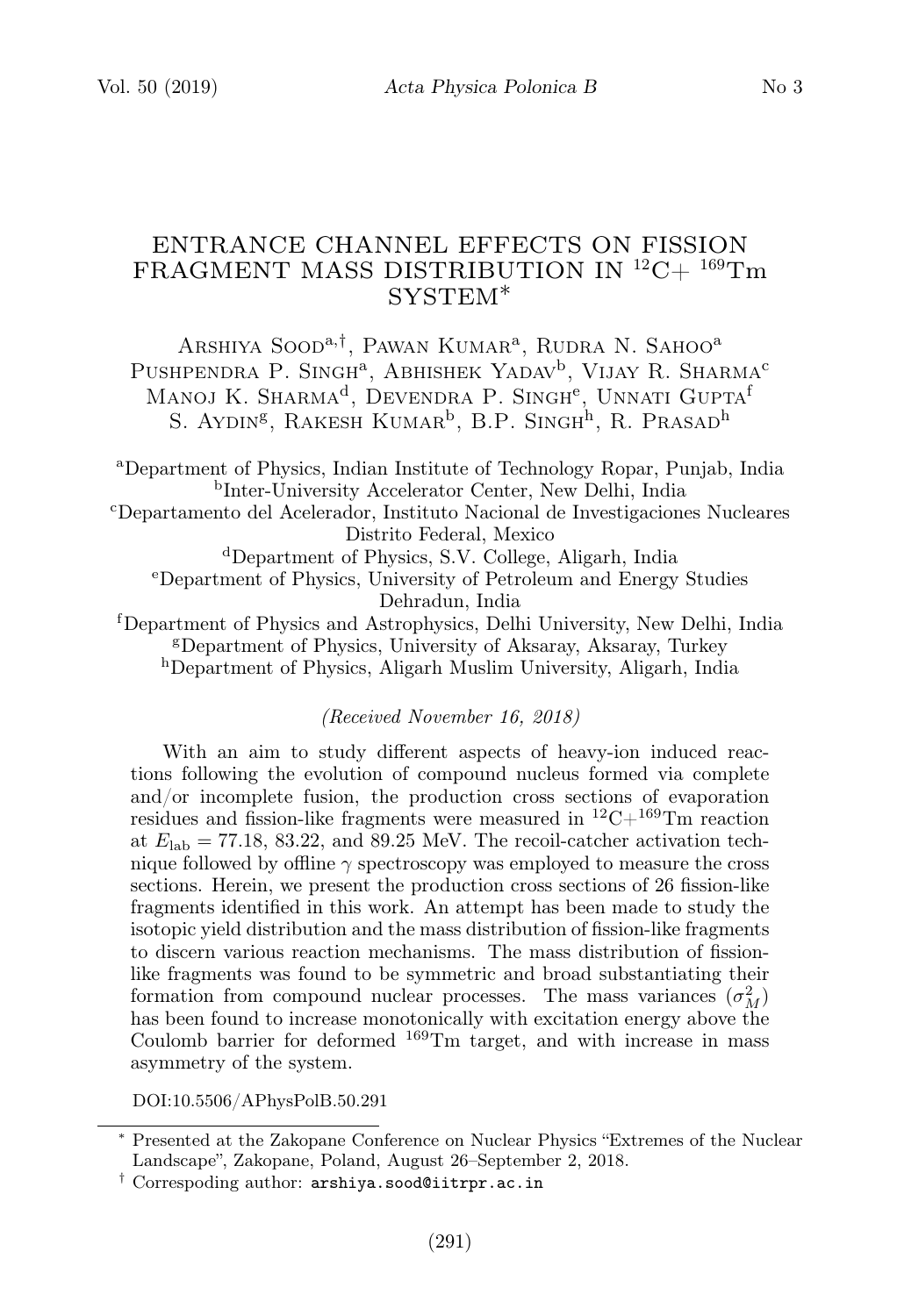## 1. Introduction

The heavy-ion (HI) induced reactions have been extensively investigated over the last few decades as they offer a drastic rearrangement of nucleons in a many-body system [\[1\]](#page-5-0). HI-induced reactions have some peculiar characteristics:  $(i)$  since both the interacting partners are HIs, therefore, the projectile needs sufficient incident energy to overcome the Coulomb barrier;  $(ii)$  HIs carry high input angular momentum in the entrance channel which leads to the population of high spin states in composite nuclei, and (iii) formation of compound nucleus (fusion reactions), direct reactions and deep inelastic collisions (DIC) or incomplete fusion (ICF) reactions, an intermediate between compound nucleus and direct reactions. At low incident energies, complete fusion (CF) [\[2\]](#page-5-1) is a dominating mode of reaction in which the entire projectile coalesces with the target nucleus with all the nucleonic degrees of freedom. However, it has been found that the incomplete fusion [\[3\]](#page-5-2), in which the projectile fuses partially with target leading to the formation of incompletely fused composite, onsets at slightly above barrier energies. The linear momentum transferred in ICF reactions is found to be less than that in CF reactions [\[4\]](#page-5-3). The excited compound nucleus, formed in  $CF$  and/or ICF reactions, subsequently decays via light nuclear particle(s) and characteristic  $\gamma$  rays leading to the formation of evaporation residues.

It is pertinent to mention here that the compound nucleus formed via complete and/or incomplete fusion may also proceed towards fission, the fusion–fission process, depending upon the available excitation energy and other entrance channel parameters such as mass-asymmetry  $(\mu = \frac{M_T - M_P}{M_T + M_P})$  $\frac{M_{\rm T}-M_{\rm P}}{M_{\rm T}+M_{\rm P}}\big),$ deformation of interacting nuclei, etc. The final reaction products may be populated via the emission of light nuclear particle(s) and characteristic  $\gamma$  rays from the fission fragments [\[5\]](#page-5-4). Over the last few decades, the phenomenon of nuclear fusion–fission with heavy ions has been prodigiously investigated for a wide range of fissility, excitation energy, and target defor-mation [\[6](#page-5-5)[–8\]](#page-5-6). It has been observed that the variance  $(\sigma_M^2)$  of fission fragments mass distribution in fusion–fission reactions is strongly dependent on target deformation. For spherical targets, the variance is rather narrow, and varies smoothly with the excitation energy  $(E^*)$ , while for deformed targets, particularly above the Coulomb barrier, the  $(\sigma_M^2)$  is broader, and increases monotonically with  $E^*$  [\[8\]](#page-5-6). Although a large amount of cross-section data has been generated in light- and heavy-ion induced reactions on highly fissile actinide targets, yet there is a dearth of comprehensive understanding of underlying dynamics in the pre-actinide region. In an effort to investigate different aspects of heavy-ion induced fission in pre-actinide region, we measured the production cross sections of fission-like events in  ${}^{12}C+{}^{169}Tm$  reaction at low incident energies *i.e.*,  $E_{\text{lab}}/A \approx 6.3, 6.9, \text{ and } 7.4 \text{ MeV/nucleon.}$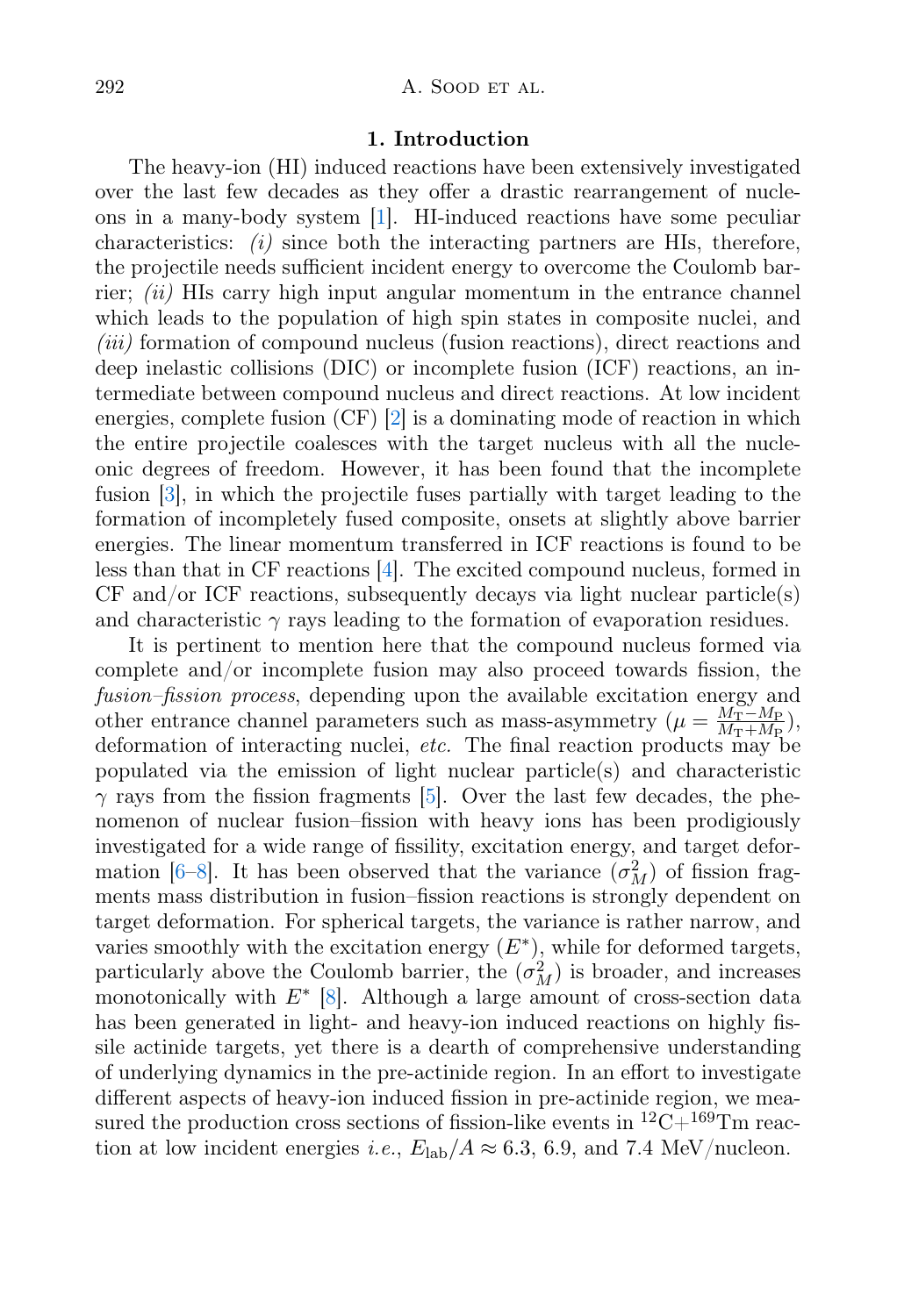## 2. Experimental procedure, results and discussion

The experiments were performed at the Inter-University Accelerator Center (IUAC) New Delhi, India using the pelletron accelerator facilities. The measurements were carried out with the beams of <sup>12</sup>C ( $E_{\text{lab}} = 77.18$ , 83.22, and 89.25 MeV) bombarded on deformed  $^{169}$ Tm target ( $\approx 900 \mu$ g/cm<sup>2</sup>). An Al foil of sufficient thickness was kept behind the target to stop the recoiling products. The production cross sections of evaporation residues populated via complete and/or incomplete fusion and fission-like fragments were measured using recoil-catcher activation technique followed by offline  $\gamma$  spectroscopy. The evaporation residues were identified by their characteristic  $\gamma$  rays and validated by decay curve analysis. In this communication, we report the 26 fission-like residues identified at different energies. Decay  $\gamma$  lines assigned to these residues along with other spectroscopic properties are given in Table I. The details of the experiment and data analysis are delineated in Ref. [\[9\]](#page-5-7).

TABLE I

| $E_{\gamma}$ | $I_{\gamma}$        | Nuclide              | Half-life           | $E_{\gamma}$ | $I_{\gamma}$        | Nuclide              | Half-life           |
|--------------|---------------------|----------------------|---------------------|--------------|---------------------|----------------------|---------------------|
| [keV]        | $\lbrack\% \rbrack$ |                      | $[T_{1/2}]$         | [keV]        | $\lbrack\% \rbrack$ |                      | $[T_{1/2}]$         |
| 728          | 35.6                | $^{74}Br^m$          |                     | 201          | 96.4                | $^{87}\mathrm{Zr}$   | 1.68h               |
| 634.8        | 91.2                |                      | $46 \text{ min}$    | 947.7        | 10                  | ${}^{89}\mathrm{Rb}$ | $15.15 \text{ min}$ |
| 202.98       | 18                  | $^{74}\mathrm{Kr}$   | $11.50 \text{ min}$ | 266.9        | 7.4                 | 93Y                  | 10.18 <sub>h</sub>  |
| 286          | 88                  | $^{75}\text{Br}$     | $96.7 \text{ min}$  | 367.2        | 75                  | $^{94}\mathrm{Ru}$   | $51.8 \text{ min}$  |
| 264          | 11.4                | $^{75}$ Ge           | $82.78$ min         | 336.4        | 69.9                | ${}^{95}Ru$          | 1.64 <sub>h</sub>   |
| 154.6        | 21.1                | $^{75}\mathrm{Kr}$   | $4.29 \text{ min}$  | 657.8        | 98.2                | $^{97}Nb$            | $72.1 \text{ min}$  |
| 315.7        | 39                  | $^{76}\mathrm{Kr}$   | 14.8 <sub>h</sub>   | 787.4        | 93.4                | $98Nh^m$             | $51.3 \text{ min}$  |
| 146.59       | 37                  | $^{77}\mathrm{Kr}$   | 74.4 min            | 306.83       | 89                  | $101 \text{Tc}$      | $14.02 \text{ min}$ |
| 613.8        | 54                  | $^{78}\mathrm{As}$   | $90.7 \text{ min}$  | 630.2        | 16.1                | $102 \text{T}c^m$    | $4.35 \text{ min}$  |
| 668.1        | 23.4                | ${}^{79}\mathrm{Rb}$ | $22.9 \text{ min}$  | 358          | 89                  | $104$ Tc             | $18.3 \text{ min}$  |
| 443.3        | 17                  | ${}^{81}\mathrm{Sr}$ | $22.3 \text{ min}$  | 941.6        | 25                  | $104\text{Ag}$       | $69.2 \text{ min}$  |
| 881          | 98                  | $^{84}\rm{Br}$       | $31.76 \text{ min}$ | 159          | 10.2                | $^{105}\mathrm{Tc}$  | $7.6 \text{ min}$   |
| 454          | 40                  | ${}^{85}\mathrm{Zr}$ | $7.86 \text{ min}$  | 131.47       | 41.3                | $^{105}\mathrm{In}$  | $5.07$ min          |
| 627.7        | 32.6                | $^{86}\mathrm{Y}$    | 14.74 h             |              |                     |                      |                     |

List of fission-like fragments identified in the present work.

## 2.1. Isotopic yield distribution

Charge distribution studies entail the analysis of distribution of nuclear charge between two complimentary fission fragments for a given mass split of the composite system undergoing fission. These studies are performed by measuring the independent yields of the members of isobaric chain (isobaric yield distribution), or isotopes of a particular element (isotopic yield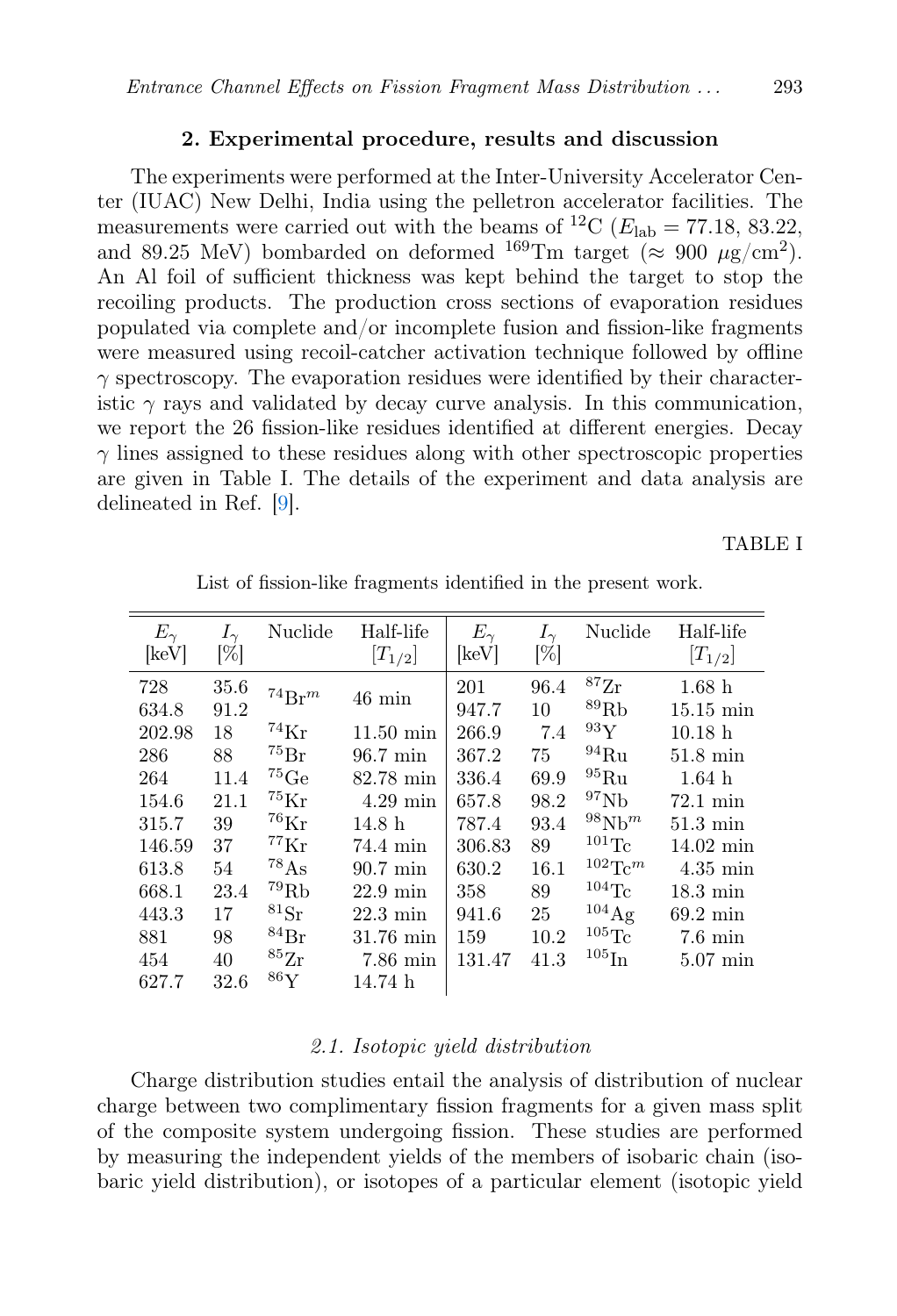distribution). The isobaric yield distribution is determined by  $(i)$  the most probable atomic number  $(Z_p)$  for the fission product which has the highest yield among all the products of given mass chain  $A$ , and *(ii)* the fractional yield for an isotope obtained by dividing the yield of the isotope by the total yield of mass chain. In order to obtain the most probable atomic number  $(Z_p)$  and width of the distribution  $(\sigma_Z)$ , at least three members of the isobaric mass chain are required. Since it is difficult to measure three independent yields in an isobaric chain, the charge distribution parameters are evaluated using the isotopic yield distribution. In the present studies, this approach has been used to obtain charge distribution parameters using experimentally measured yields of Kr and Tc isotopes. As a representative case, the isotopic yield distribution of Kr and Tc isotopes at  $E^* \approx 69$  MeV corresponding to  $E_{\rm lab} = 89.25$  MeV is shown in Fig. [1](#page-3-0)(a) and (b), respectively. The variance of isotopic yield distribution  $(\sigma_A^2)$  is estimated to be  $3.90 \pm 0.20$  for Kr isotopes and  $3.27 \pm 0.18$  at  $E^* \approx 69$  MeV. The details of the procedure used to obtain isotopic and isobaric yield distribution at  $E_{\rm lab} = 89.25$  and 83.22 MeV are given in Ref. [\[9\]](#page-5-7).



<span id="page-3-0"></span>Fig. 1. (a) Isotopic yield distribution, and (b) fractional independent yield distribution of Kr isotopes at  $E_{\text{lab}} = 89.25$  MeV. The solid lines are the fitted Gaussian distribution.

## 2.2. Mass distribution

The mass distribution of fission fragments produced in the  $^{12}C+^{169}Tm$ reaction is obtained by plotting the experimentally measured cross sections as a function of mass number. It is found to be symmetric and can be fitted with one Gaussian function manifesting the formation of fission fragments from compound nuclear processes at  $E_{\rm lab} = 89.25, 83.22,$  and 77.18 MeV [\[9\]](#page-5-7). The centroid and width parameters obtained from the analysis of mass distribution are found to be  $88.18 \pm 0.22$  and  $20.83 \pm 0.62$ ,  $89.76 \pm 0.29$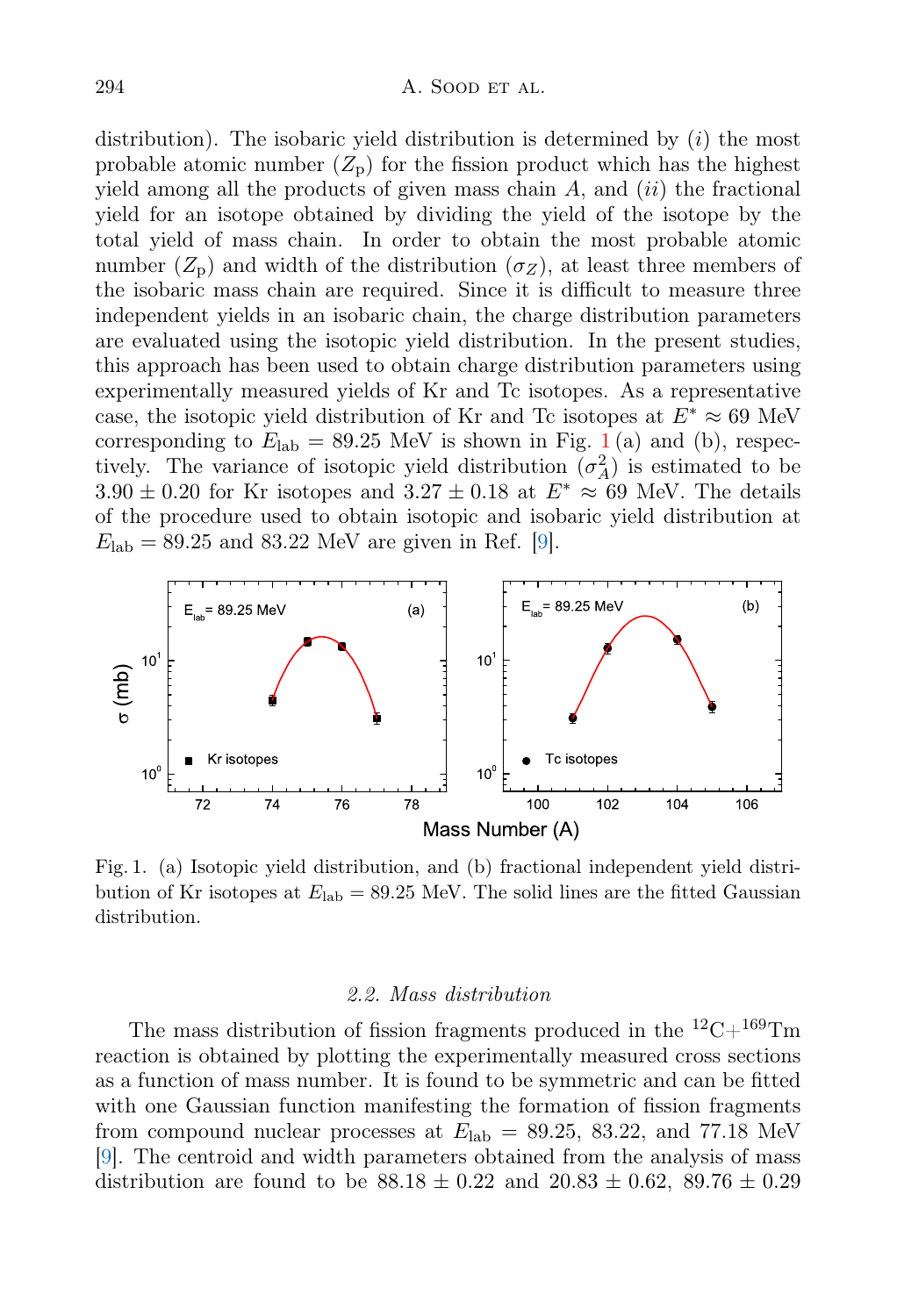and  $20.11 \pm 0.63$ ,  $91.4 \pm 0.5$  and  $18.80 \pm 0.96$  at  $E_{\rm lab} = 89.25$ , 83.22, and 77.18 MeV, respectively. In Fig. [2](#page-4-0)(a), the measured variance  $(\sigma_M^2)$  of the mass distribution is plotted at different excitation energies,  $E^* \approx 69, 63$ , and 57 MeV. As shown in the figure, the variation of the variances  $(\sigma_M^2)$  increases with the excitation energy indicating larger spread at higher energies, and follows the same trend as reported by Ghosh et al.  $[8]$  for deformed <sup>232</sup>Th target at above the barrier energies. The variation of  $(\sigma_M^2)$  at and below the barrier energies needs to be further investigated. In order to understand how distribution of fragments depends on the choice of entrance channel parameters, mass variance for different projectile–target combinition [\[9\]](#page-5-7) is plotted as a function of mass asymmetry  $(\mu = \frac{M_T - M_P}{M_T + M_P})$  $\frac{M_{\rm T}-M_{\rm P}}{M_{\rm T}+M_{\rm P}}$ ) in Fig. [2](#page-4-0)(b). As shown in this figure, there is a linear increase in dispersion parameter with mass asymmetry.



<span id="page-4-0"></span>Fig. 2. (a) Variation of mass distribution with excitation energy  $(E^*)$  for deformed thulium target. The arrow points to  $E^*$  corresponding to Coulomb barrier. (b) Mass variance  $(\sigma_M^2)$  as a function of mass asymmetry for different projectile–target system. The solid and dashed lines are drawn to guide the eyes.

#### 3. Summary and conclusions

The production cross sections of 26 fission-like events formed in  $^{12}C+$ <sup>169</sup>Tm reaction were measured at  $E_{\rm lab} = 77.18, 83.22,$  and 89.25 MeV. The present work suggests that fission is one of the competing modes of de-excitation of complete and/or incomplete fusion composites at energies where evaporation of light nuclear particle(s) and/or  $\gamma$ -rays is prominent. The mass distribution was found to be symmetric and broad at the three energies, and the variance of distribution was found to increase with excitation energy and mass asymmtery. Isotopic and isobaric yield distribution parameters were obtained from the analysis of experimental yields of Kr and Tc isotopes, and were found to compare well with the values reported in the literature.